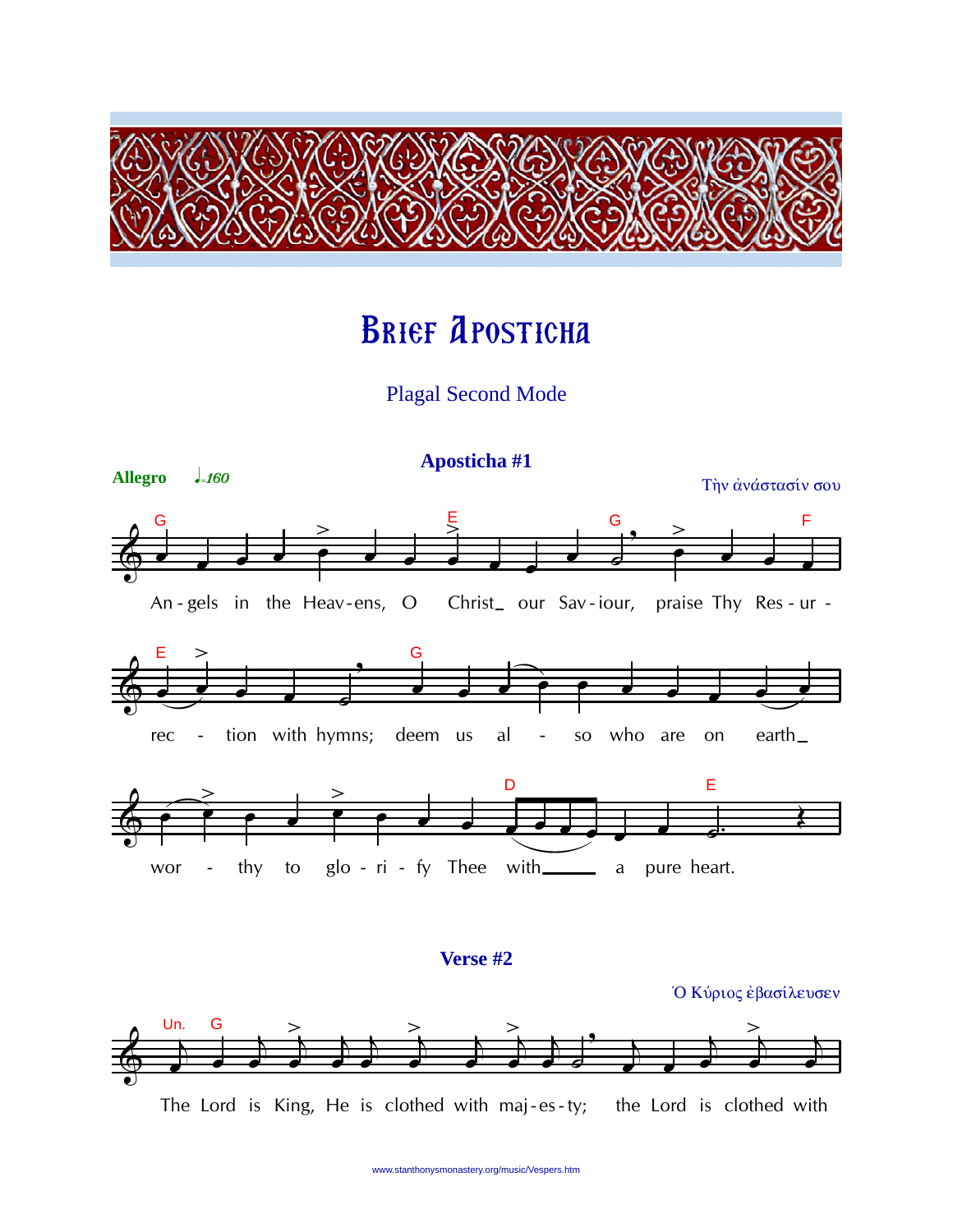

### Aposticha #2

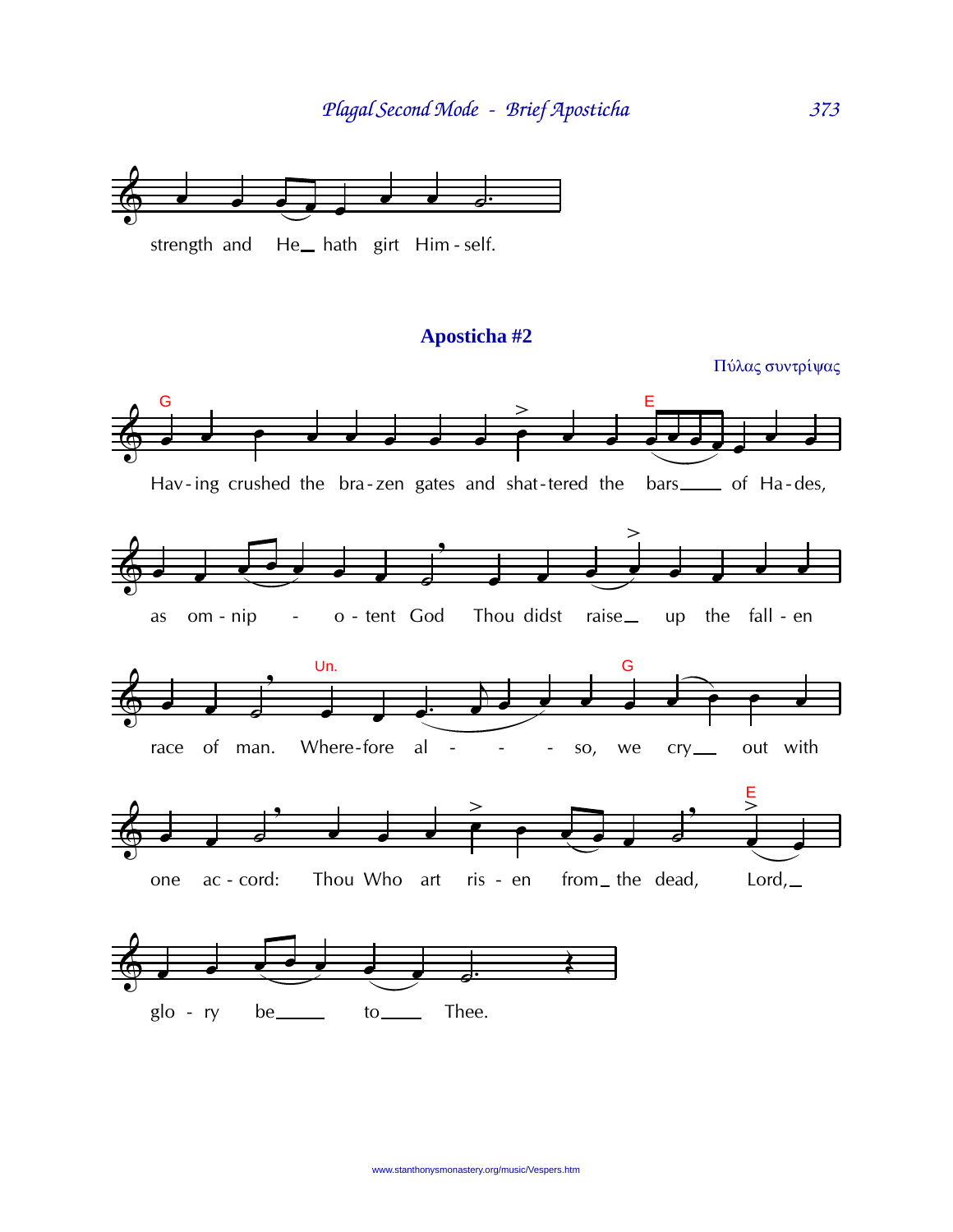

Και γάρ έστερέωσε



#### Aposticha #3

Ρεύσεως ήμας

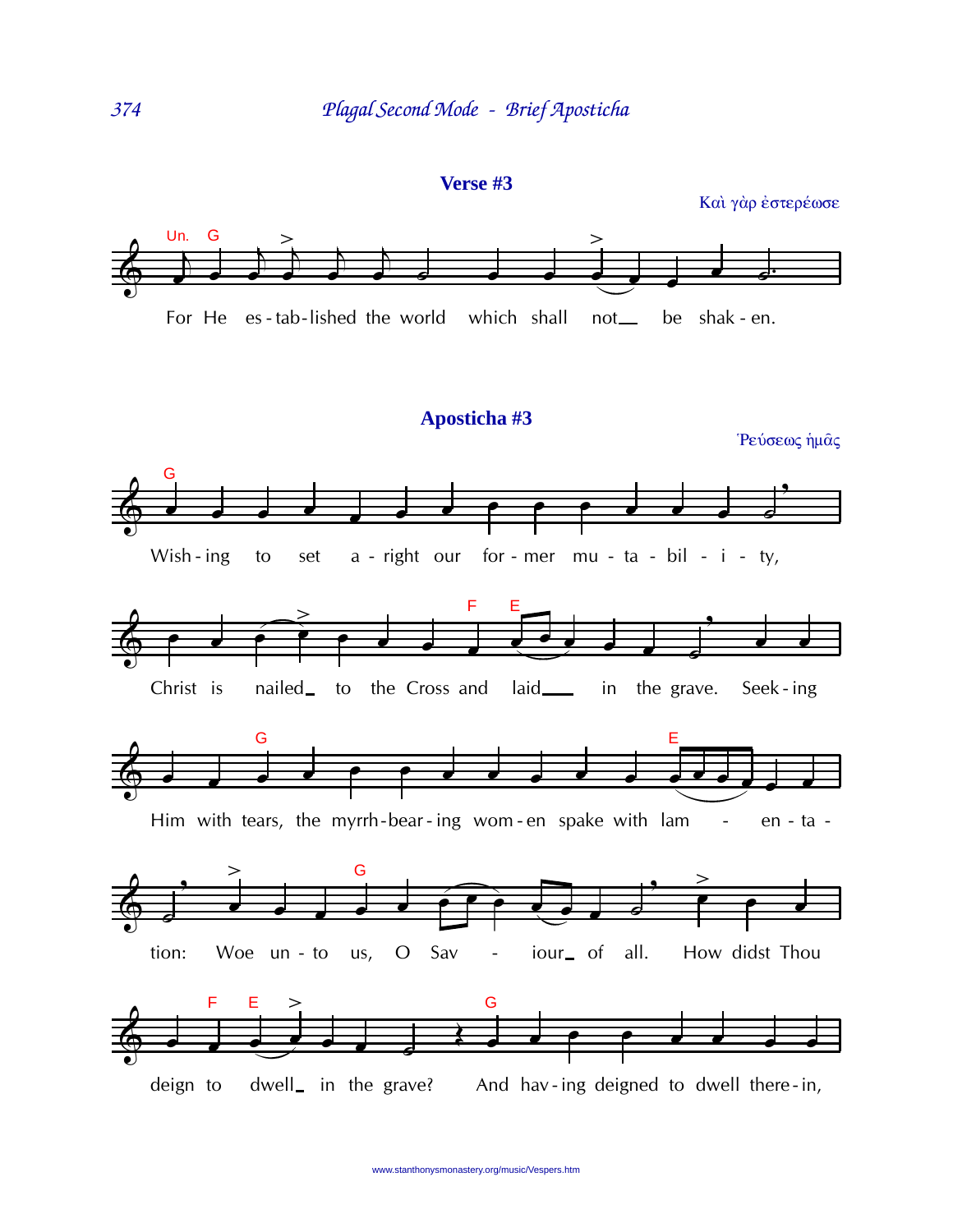

375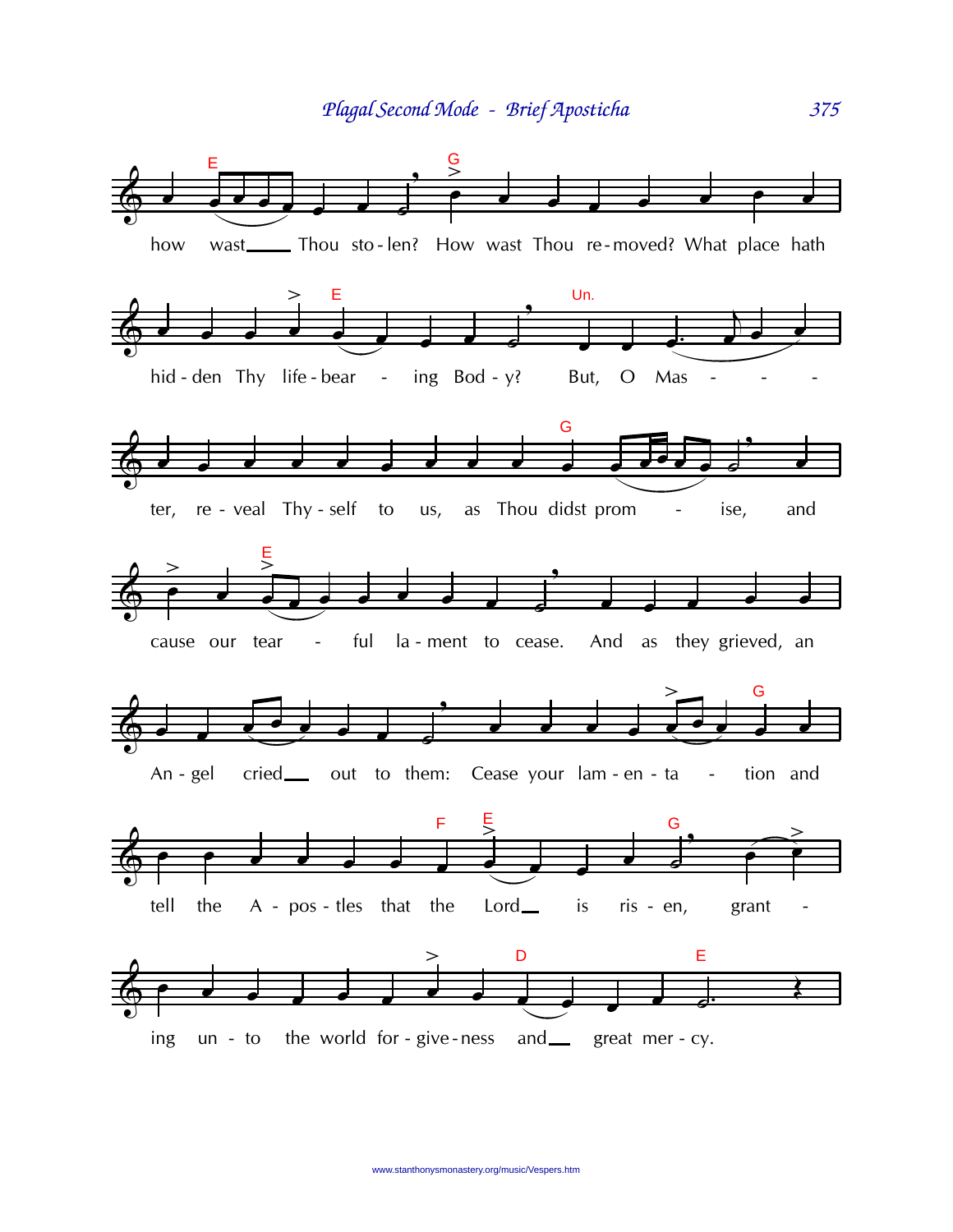#### Verse #4

Τώ οίκω σου πρέπει



#### Aposticha #4

Σταυρωθείς ως ήβουλήθης

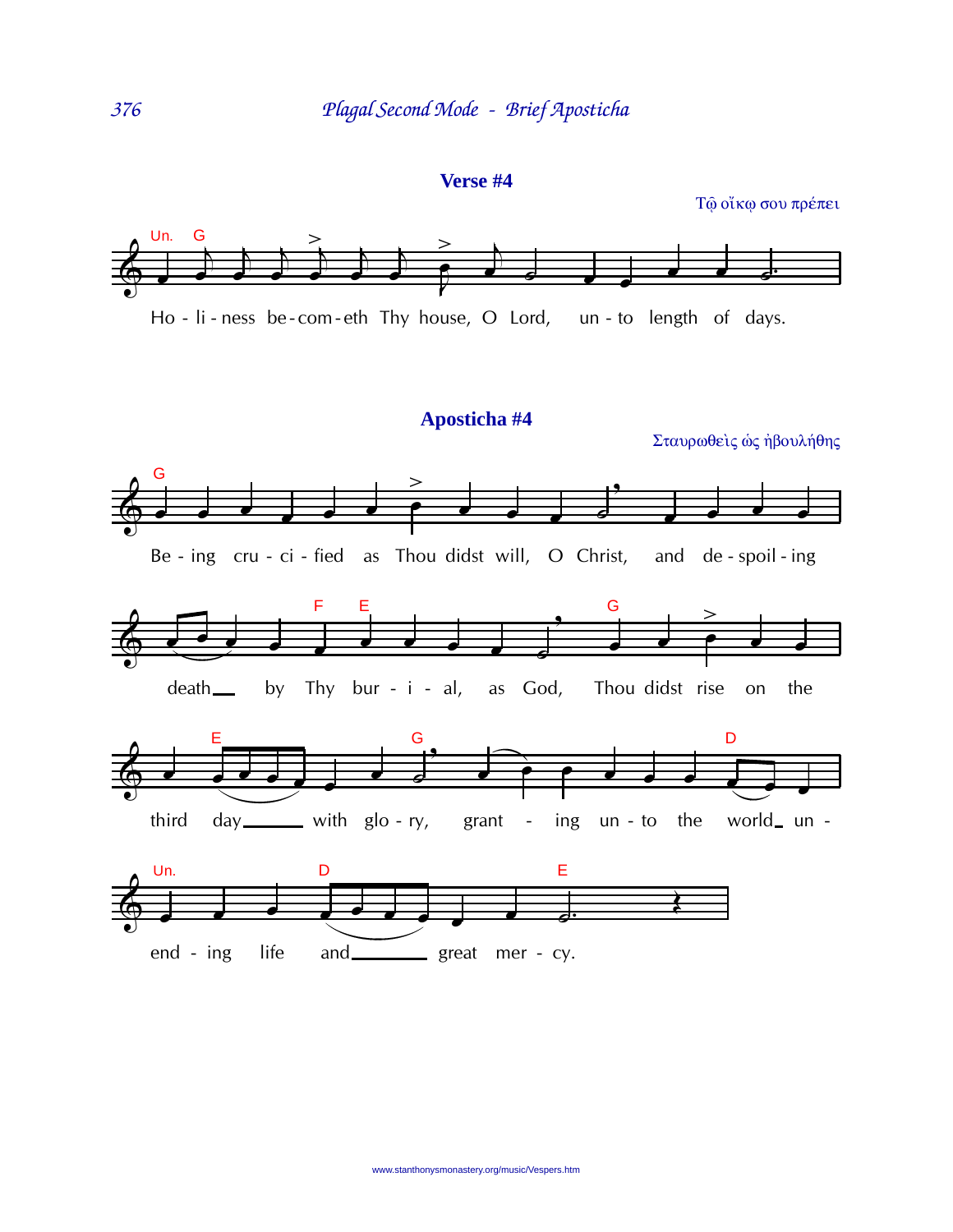

Δόξα Πατρί

377